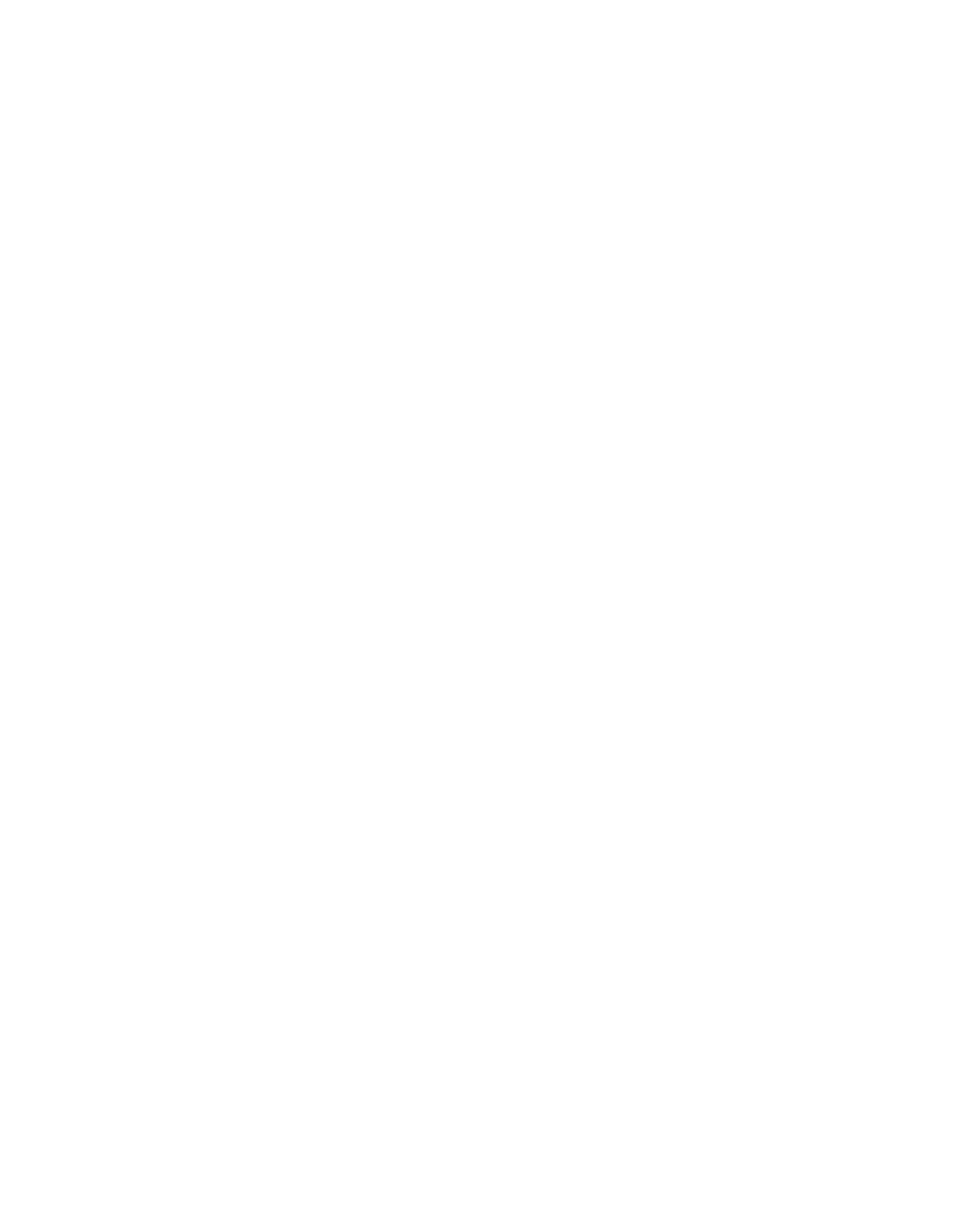Doc 9284-AN/905 2015-2016 Edition SUPPLEMENT ADDENDUM

- 1 -

#### **TECHNICAL INSTRUCTIONS FOR THE SAFE TRANSPORT OF DANGEROUS GOODS BY AIR**

The following amendments are approved and published by decision of the Council of ICAO and should be incorporated in the 2015-2016 Edition of the Supplement to the Technical Instructions (Doc 9284) with an applicability date of 1 April 2016:

In Part S-1, *add* new Chapter 4:

### **Chapter 4**

### **GUIDANCE TO STATES ON THE TRANSPORT OF LITHIUM BATTERIES AS CARGO**

#### **4.1 INTRODUCTION**

 4.1.1 Lithium batteries have the potential to create thermal runaway, a chain reaction which leads to repeated self-heating and the release of a battery's stored energy. Once one battery experiences thermal runaway, it can generate enough heat to trigger thermal runaway in adjacent batteries. Thermal runaway can occur for a number of reasons, including poor cell design, cell manufacturing flaws and external abuse. It has been demonstrated through testing that thermal runaway can result in fire and/or explosion.

 4.1.2 A prohibition on the transport of UN 3090 ― **Lithium metal batteries** as cargo on passenger aircraft was introduced into the 2015-2016 Edition of the Technical Instructions with the knowledge that aircraft cargo fire protection systems could not control a lithium metal fire. More recent test results demonstrate that a fire involving high-density packages of UN 3480 ― **Lithium ion batteries** may exceed the capability of aircraft cargo fire protection systems. High-density packages of lithium ion batteries may consist of any number of batteries or cells having the potential to overwhelm cargo compartment fire protection features. The potential is dependent on a number of variables including the battery or cell chemistry, size, design type, quantities and the cargo compartment configuration. The inability to determine an absolute safe quantity limit for lithium ion batteries and the absence of a packaging standard to mitigate the risks has led to the decision to introduce a prohibition on the transport of UN 3480 ― **Lithium ion batteries** as cargo on passenger aircraft.

 4.1.3 Development of a performance-based packaging standard for lithium ion batteries is currently under way. It is anticipated that once this standard is completed and any additional controls necessary to mitigate risks are established, an amendment to the Technical Instructions will be made to allow for their transport as cargo on passenger aircraft.

 4.1.4 At a minimum, the following criteria should be identified as part of a safety risk assessment when considering whether or not to grant an exemption to transport UN 3480 ― **Lithium ion batteries** as cargo on passenger aircraft under Special Provision A201:

- a) capabilities of the operator;
- b) overall capability of the aircraft and its systems;
- c) packing and packaging;
- d) quantity of batteries and cells;
- e) containment characteristics of unit load devices;
- f) specific hazards and safety risks associated with each battery and cell type to be carried alone or in combination; and

\_\_\_\_\_\_\_\_\_\_\_\_\_\_\_\_\_\_\_

g) chemical composition of the batteries and cells.